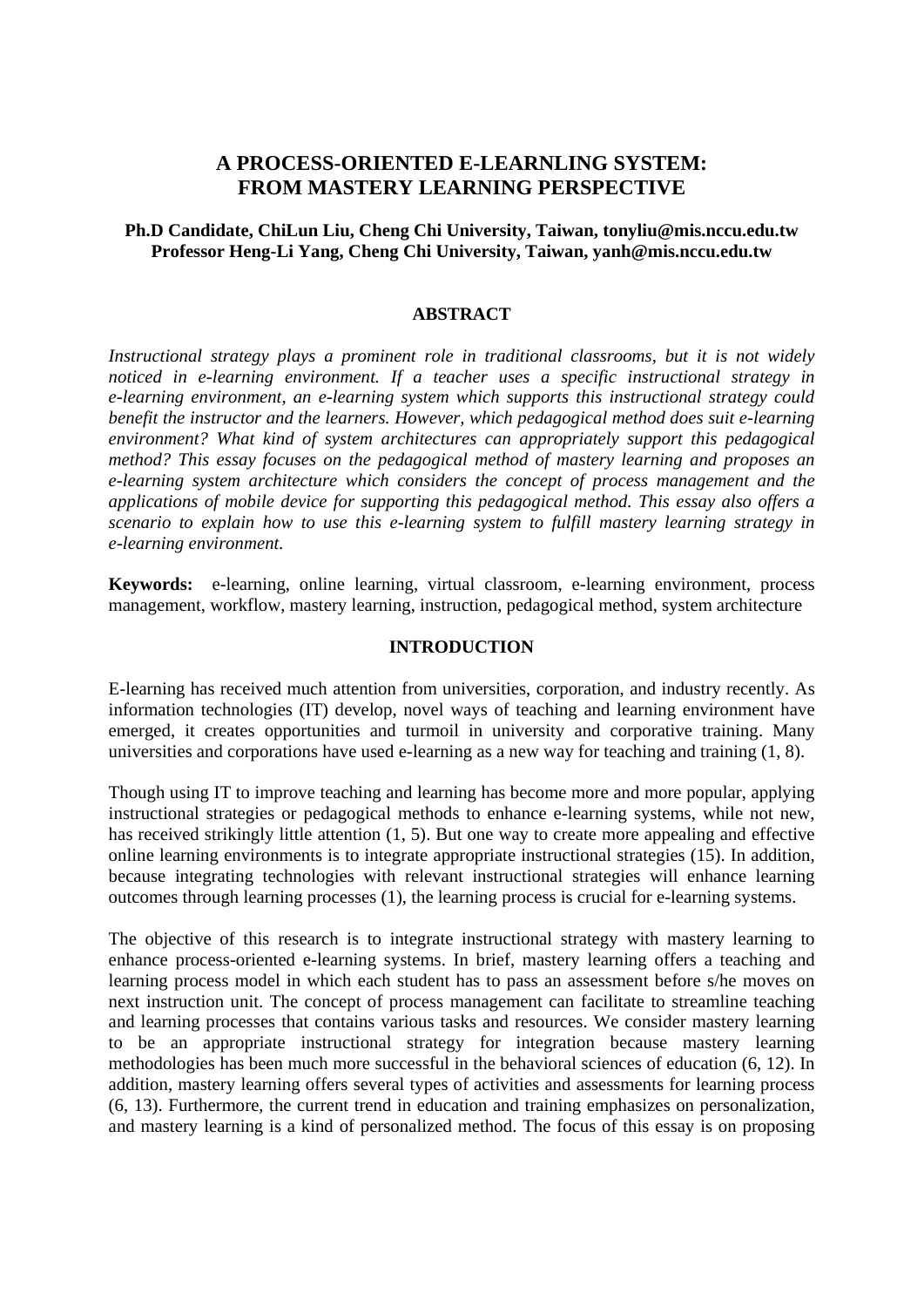e-learning system architecture from mastery learning standpoint and process management perspective. In addition, we offer a scenario that describes how a teacher would apply mastery learning method through this e-learning architecture.

# **LITERATURE REVIEW**

### **The state of E-learning systems**

There are many research and commercial web-based e-learning systems in the market. The most popular e-learning systems are Lotus LearningSpace, WebCT, BlackBoard, etc. Generally, most e-learning systems provide two kinds of tools (9):

(1) Learner tools: include web browsing, asynchronous/synchronous sharing, and student tools.

(2) Support tools: include course, course contents, data, resource, administration, and help desk.

Although these leading packages provide powerful support tools for various aspects of course management, most of them have not fulfilled instructional strategy. From current information architecture perspective, these popular products seem to lack "explicit definition of principles and background theory" (e.g., instruction theory) (4). From recent perspective in MIS fields, adopting appropriate instructional strategy is a way to create effective e-learning systems (1, 15). That is why an instructional strategy is necessary to be considered in e-learning systems development.

Consequently, this essay proposes to integrate instructional strategy of mastery learning with the concept of process management to create a more innovative e-learning architecture.

### **Instructional strategy of mastery learning**

The spirit of mastery learning requests that almost all students have passed formative assessment before moving on to the next stage in instruction process (6, 12, 13). Many researches have indicated that mastery learning strategy shortens the gap between top and bottom students in traditional classroom over several countries around the world (6). The process of mastery learning can be described as Figure 1.



Figure 1: The process of instruction under mastery learning (6)

Mastery learning is an effective instruction method in traditional classroom or in old fashion of computer-based instruction systems such as hypermedia-based systems (10) or using text only systems through Novell server (11). Recently, some researchers claim that the Web is ideal for implementing mastery learning strategy (3). Hence, mastery learning strategy in e-learning environment is possible to be an effective instructional strategy.

Process management is important because the practices of mastery learning need a sequence of activities. We will discuss process management technology in the next section.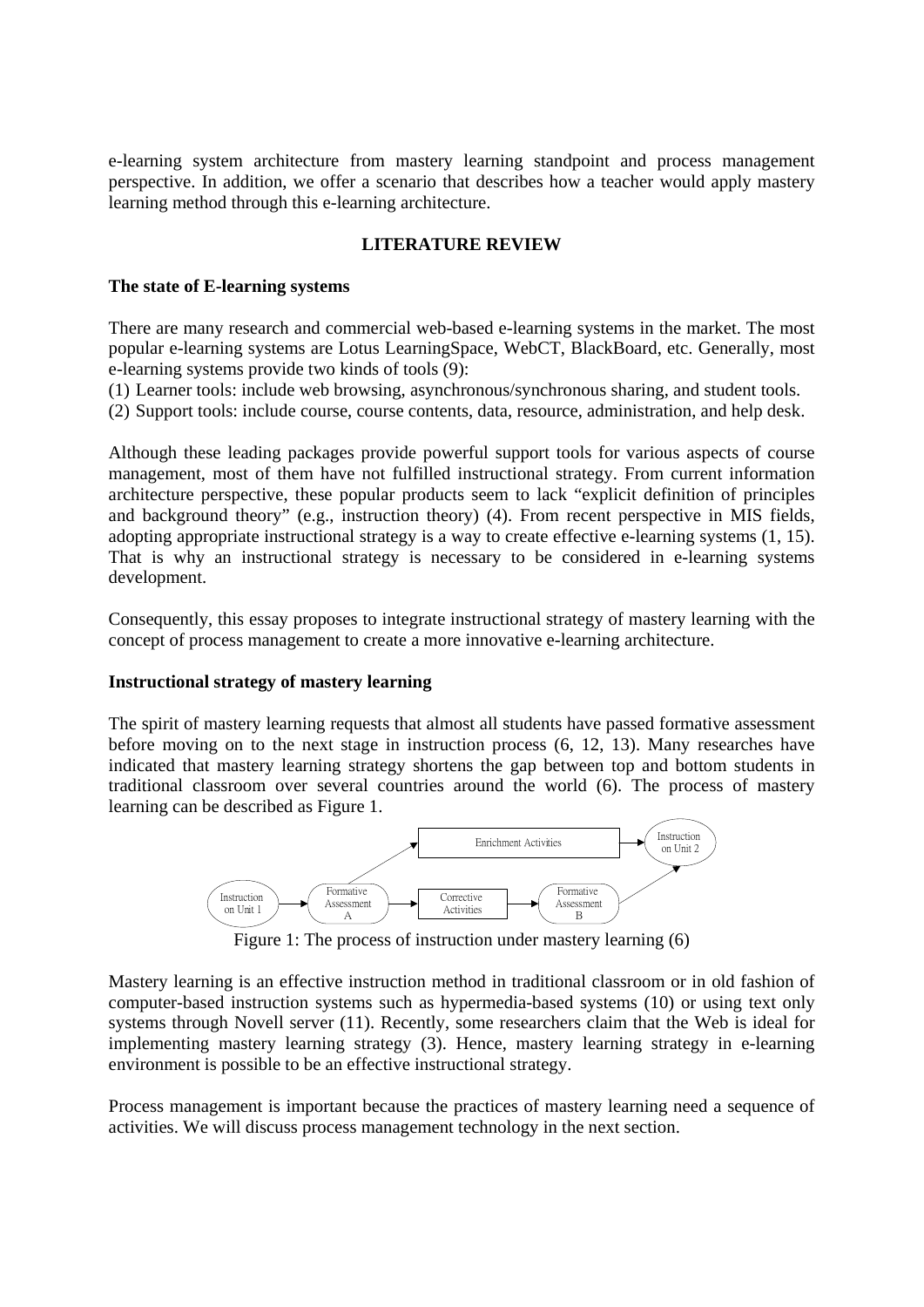### **Process management technology**

The current trend in Information systems emphasizes on process management. In the business field, packaged systems, e.g. ERP systems, are shifting from task-oriented to process-oriented across departments in corporations. Thus, workflow technology has been widely used in corporations. Workflow technology allows building information systems that offer the right tasks at the right time to the right person along with resources needed to perform these tasks (9). Therefore, process management technology or workflow technology can be a foundation in e-learning system architecture and used to shift the paradigm from task-oriented e-learning systems to process-oriented e-learning systems.

# **THE ARCHITECTURE OF PROCESS-ORIENTED E-LEARNING SYSTEMS**

In our study, the objectives of e-learning systems is to provide e-learning services through various computing device, such as PDA, mobile phone, personal computer and laptop, for supporting mastery learning. Mobile devices can relieve time pressure and offer location convenience, but, in contrast, it has device limitations, e.g. screen size, input (14). For this reason, mobile device cannot totally replace personal computer or laptop. Mobile device might only be used as a complement to offer e-learning services.

In the presentation logic layer, as shown in Figure 3, adapted presentation is necessary for various mobile devices and personal computers. In addition, the module of packaging and synchronization supports offline usage, such as download learning contents from a PDA.

Besides the fundamental service of process management and house keeping, there are four main modules in the business logic layer: learner management, content management, communications, and agent. These modules in business logic layer are described as follows.

### **Process management**

The process management provides the foundational service for every module and sub module in the business logic layer. Instructor can use the process management service to break down the teaching process into several stages and put the instructional content, learning goal, learning resource etc. in each stage before a course begins (as Figure 2). An instructor can also control every check-point in the process. In other words, the pace of instruction can be teacher-determined or student-determined by check-points.



Figure 2: The teaching process and its stages

# **Learner management**

The function of managing learners is not only crucial to traditional classroom, but also it is important to e-learning environment. Five facets of learner management are detailed as follows.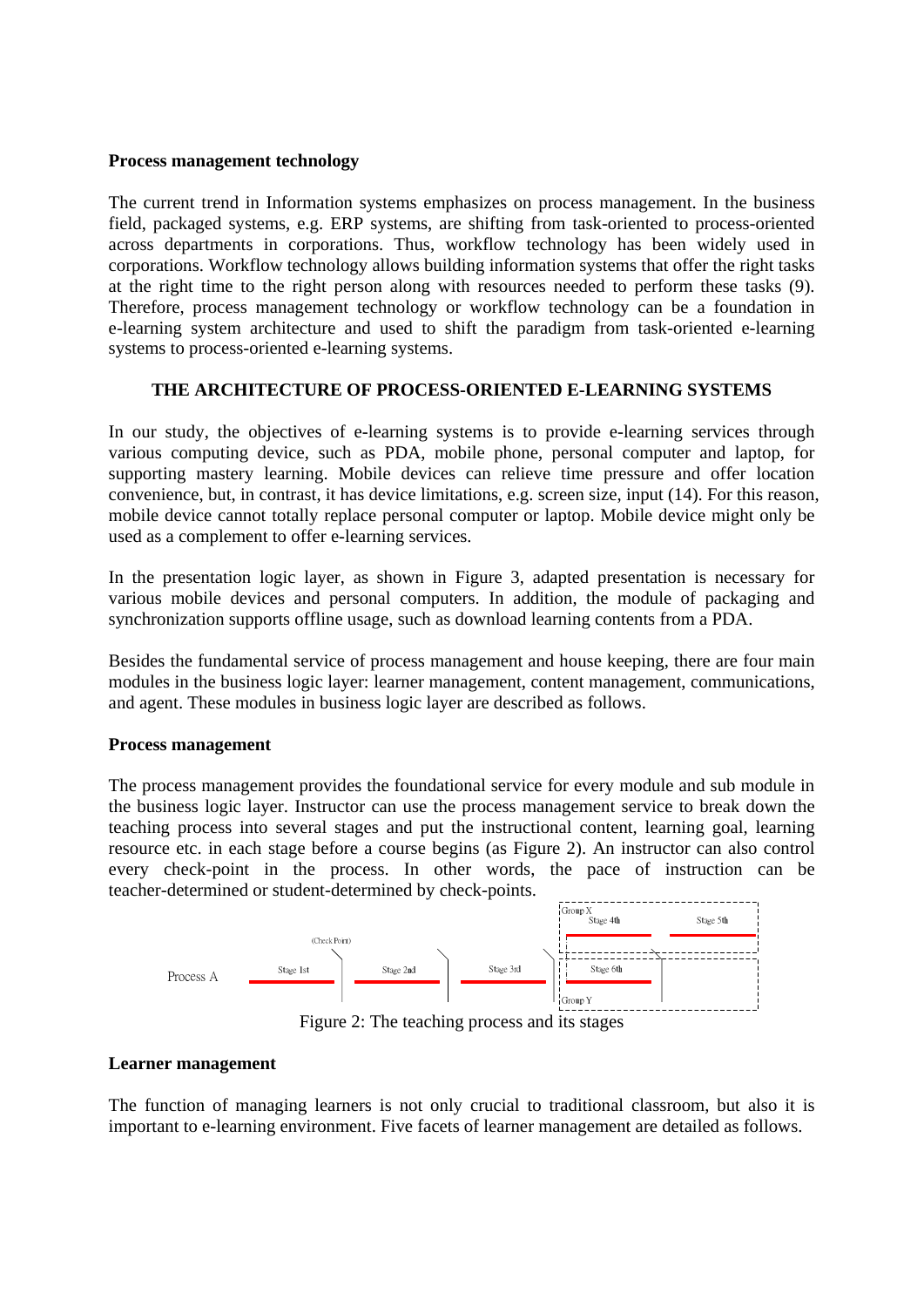

Figure 3: The e-learning system architecture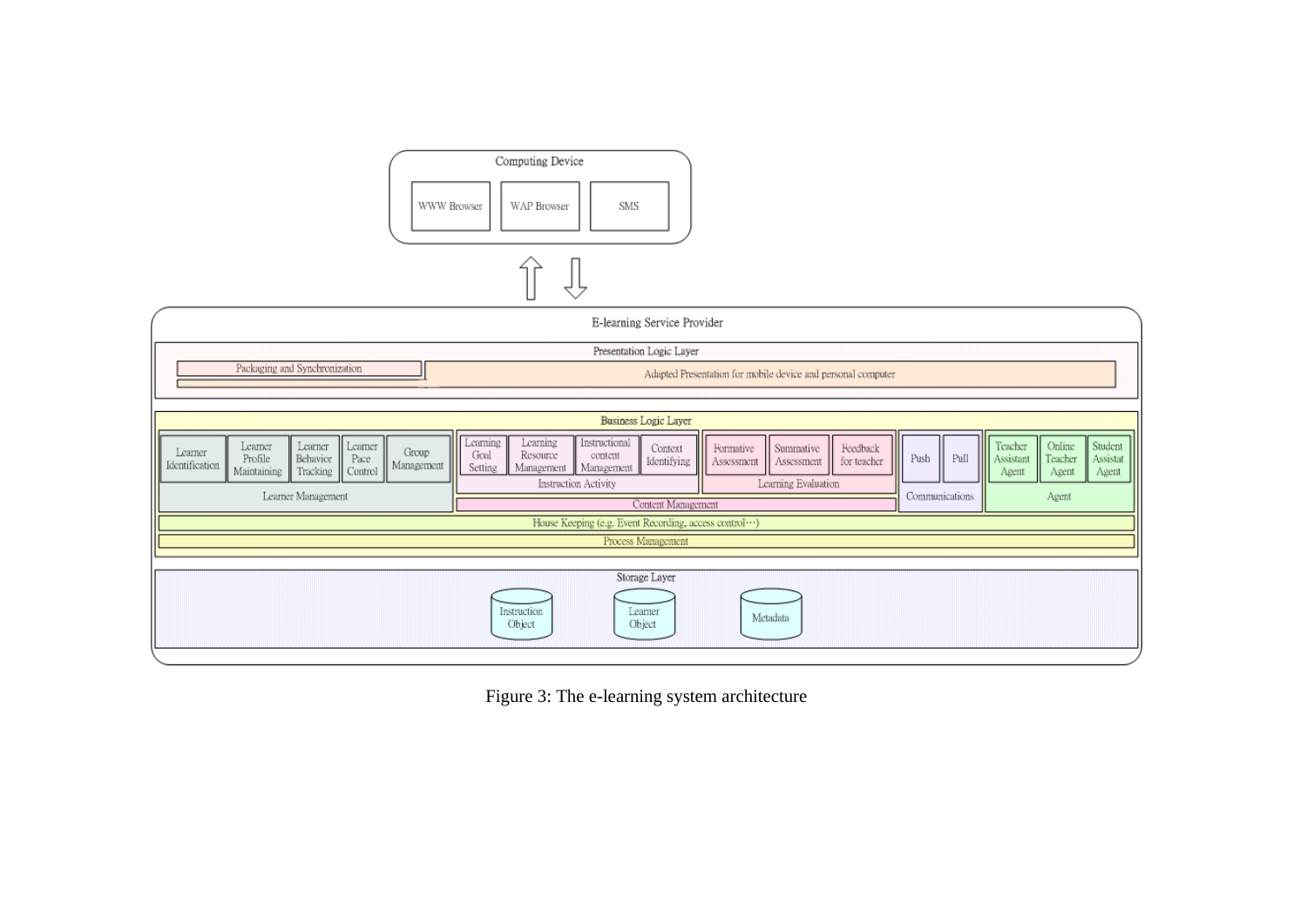- (1) Learner identification Because offering mastery learning strategy can be regarded as a kind of personalized service, identifying individual learner is necessary. This module offers the mechanism of learning account maintenance, such as creating, updating, freezing, or deleting accounts.
- (2) Learner profile maintaining This module not only records basic personal data, such as name, gender, address etc., but records learner's personality characteristics. Because there is a relationship between personality characteristics and learning outcomes in e-learning environment (8), the function of personality testing is useful for instructors and it should be included in this module.
- (3) Learner behavior tracking Online learning behavior, e.g. login frequency, spending time on reading instructional content, and discussing with other classmates, could be predictor variables of learning outcome in e-learning environment (2, 7). Hence, this module can offer valuable information for instructors.
- (4) Learner pace control Controlling learner's pace in instructional process has not received much attention in traditional task-oriented e-learning systems. But it is important to mastery learning (6) and the process-oriented e-learning system (9). Using this module, a teacher can determine whether a student can pass a check-point or not.
- (5) Group management As Figure 2 has shown above, students might be separated into several groups to offer more personalized learning stages. The module of group management helps teachers to do this task more easily.

# **Content management**

According mastery learning, content management of e-learning can include two parts:

- (1) Instruction activity In mastery learning strategy, instruction activities include instruction on learning unit, corrective activities, and enrichment activities. And each one has its learning goal, learning resources, and instructional contents.
	- Learner goal setting  $A$  student and his/her teacher set the goal or objective together through this module so that student can engage in later learning activities.
	- Learning resource management Besides instructional contents edited by instructors, other learning resources (such as textbook, workbook, video tape, and library) can be helpful in learning activities. This module helps instructors to manage the learning resource and reminds learners to use the learning resources in each stage of the process.
	- Instructional content management Instructional contents can contain various forms of media, such as video, audio, text, or picture. This module offer tools for instructors to manage these contents and deliver these contents to learners.
	- z Context Identifying This module can be aware of context information and can deliver useful information to learner through mobile device immediately.

(2) Learning evaluation – Learning evaluation plays an important role in mastery learning. There are two kinds of assessment and related feedbacks to teachers.

- Formative assessment  $-$  A formative assessment is used primarily to check students' learning progress and pinpoint any learning difficulties that they may be experiencing.
- Summative assessment  $-$  It is used primarily to evaluate how well the whole course learning goal has been attained at the end of the course.
- Feedback to teacher Teachers can receive two kinds of feedbacks from the above assessments. The first is a description of each student's learning progress. The second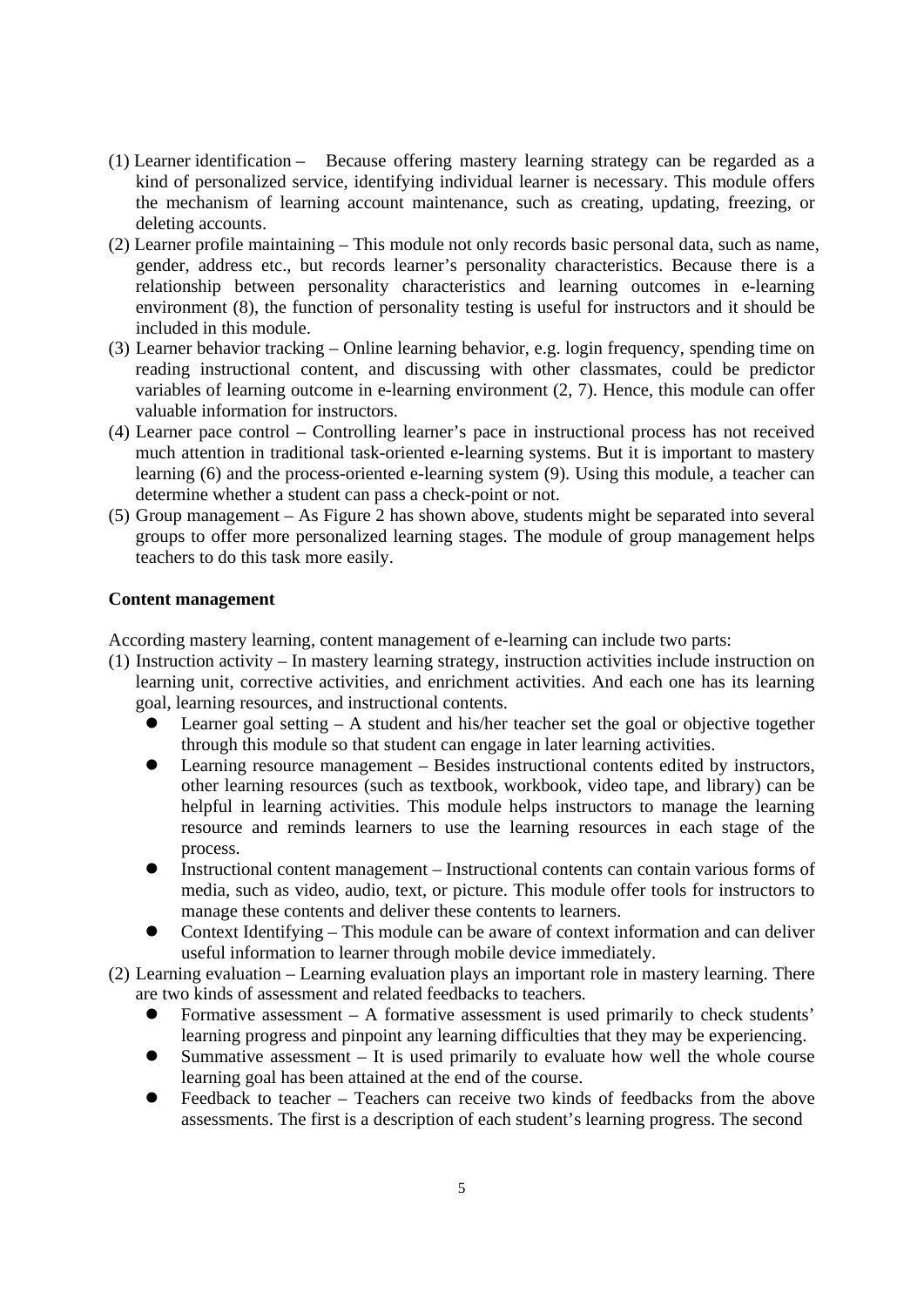offers the information about the instructional contents' effectiveness.

### **Communications**

Besides web contents, communication tools, e.g., discussion board, chat room, e-mail, and short message are important to facilitate teaching and learning. If a student's login frequency is high and the time pressure of information is not high, pull technology, such as discussion board and chat room, is enough. If a student's login frequency is low or the time pressure of information is high, push technology, such as e-mail and short messages, is necessary.

### **Agent**

Agent can reduce teachers' workload and it can assist students to learn better. There are three kinds of agent here.

- (1) Teacher assistant agent It can notify teachers what jobs they have to do and furthermore provide assistances. For example, teachers can receive just-in-time knowledge when they are answering the question or evaluate students' learning outcomes.
- (2) Online teacher agent –Because e-learning mainly is an asynchronous system, it is impossible that teachers are always online 24 hours a day, 7 days a week. Online teacher agent can do something when teachers are offline. For example, if students loss attentions, or idle too long when reading instructional contents, online teacher agent will give them reminders.
- (3) Student assistant agent For example, when students login, this agent can remind them what they should do and what their learning pace are.

### **House-keeping**

The module of house keeping includes event recording and access control, etc.

- (1) Event recording If anything happens in the e-learning system, these events will be recorded by this module.
- (2) Access control Its responsibility is to control every user's visibility and authorities depending on their identification.

# **A SCENARIO OF USING THE PROCESS-ORIENTED E-LEARNING SYSTEM**

Because the description of the process-oriented system architecture above is abstract, we lay out a simplified artificial scenario of using this e-learning system from an instructor's standpoint.

In a morning, a teacher, Crystal, logs in her e-learning system to start her works. Then teacher assisting agent informs her that five students, *A-E*, completed formative assessments and have been waiting to across check-points, the last login time of one student (*F*) was 2 weeks ago, five students, *G-K*, are discussing in the discussion board and maybe need a teacher's help, and 2 students, *M-N*, have asked some questions through e-mails.

First, Crystal reads these *A-E* students' formative assessments, decides that they can pass to next stage by means of learner pace control module. Then the system automatically sends the congratulation e-mails and short messages to them. Second, Crystal checks the student *F*'s profile and behavior tracking record and tries to recognize why he has never been the e-learning